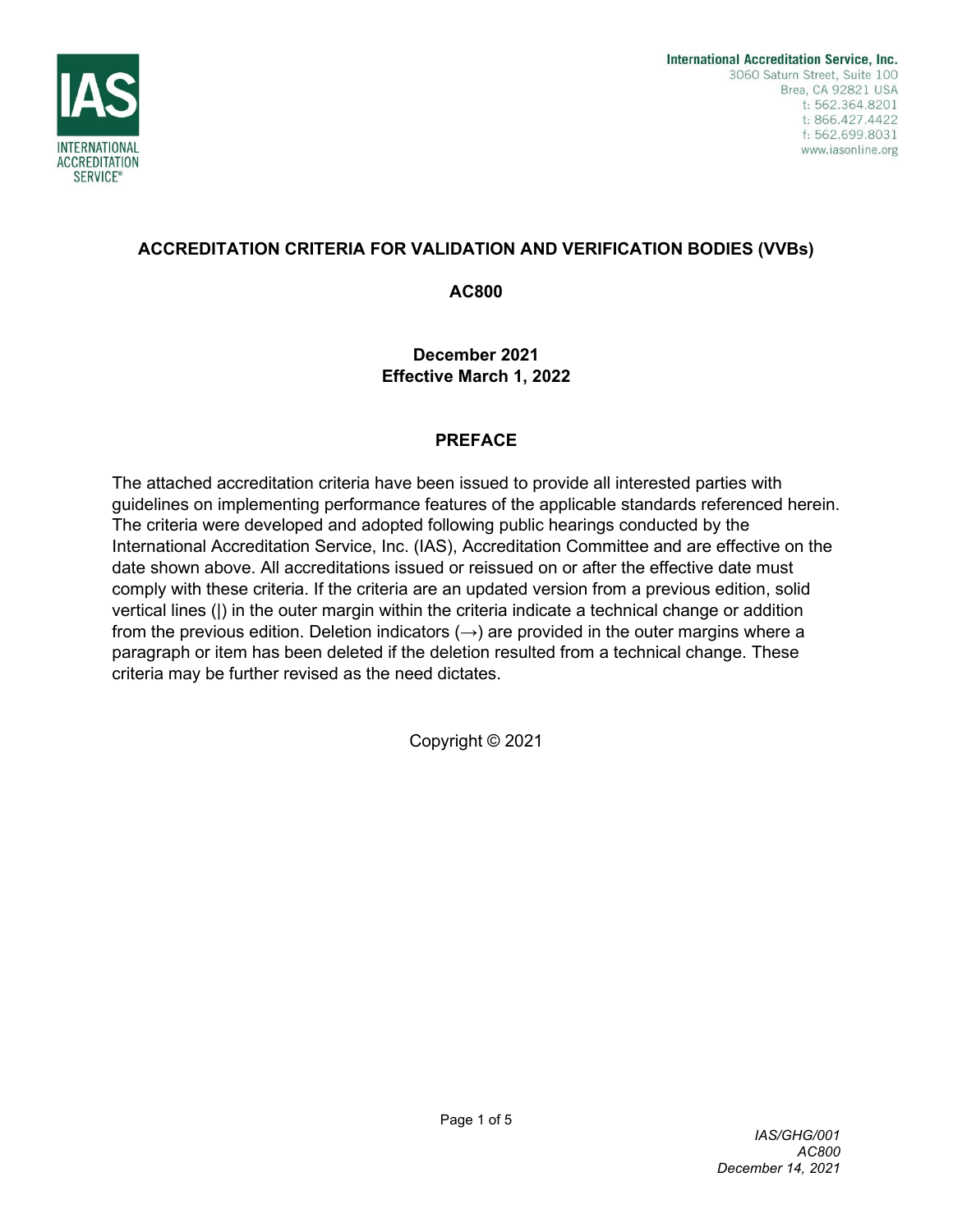### **ACCREDITATION CRITERIA FOR VALIDATION AND VERIFICATION BODIES (VVBs)**

#### **1. INTRODUCTION**

- 1.1. **Scope**: These criteria set forth the requirements for obtaining and maintaining International Accreditation Service, Inc. (IAS), Validation and Verification Bodies (VVBs) accreditation. The criteria supplement the IAS Rules of Procedure for Validation and Verification Bodies.
- 1.2. **Normative and Reference Documents**: Publications listed below refer to current editions (unless otherwise stated).
	- 1.2.1. ISO/IEC 17029:2019, Conformity assessment General principles and requirements for validation and verification bodies;
	- 1.2.2. ISO 14065:2020, General principles and requirements for bodies validating and verifying environmental information;
	- 1.2.3. ISO 14066:2011, Greenhouse gases Competence requirements for greenhouse gas validation teams and verification teams.
	- 1.2.4.ISO 14064-1:2018, Greenhouse gases Part 1: Specification with guidance at the organization level for quantification and reporting of greenhouse gas emissions and removals.
	- 1.2.5.ISO 14064-2:2019, Greenhouse gases Part 2: Specification with guidance at the project level for quantification, monitoring and reporting of greenhouse gas emission reductions or removal enhancements
	- 1.2.6. ISO 14064-3:2019, Greenhouse gases Part 3: Specification with guidance for the verification and validation of greenhouse gas statements.
	- 1.2.7.IAF MD 4:2018 IAF Mandatory Document for the Use of Information and Communication Technology (ICT) for Auditing/Assessment Purposes
	- 1.2.8.IAF MD 6:2014 Application of ISO 14065:2013
	- 1.2.9.IAF MD 12:2016 Accreditation Assessment of Conformity Assessment Bodies with Activities in Multiple Countries
	- 1.2.10. IAF MD14:2014 Application of ISO/IEC 17011 in Greenhouse Gas Validation and Verification (ISO 14065:2013)
	- 1.2.11. IAF MD 20:2016 Generic Competence for AB Assessors: Application to ISO/IEC 17011
	- 1.2.12. IAF Resolutions related to accreditation bodies and transitions as available on the IAF website.
	- 1.2.13. [IAF ID 3:2011 Informative Document for Management of Extraordinary Events or](https://iaf.nu/en/iaf-documents/?cat_id=10)  [Circumstances Affecting ABs, CABs and Certified Organizations](https://iaf.nu/en/iaf-documents/?cat_id=10)
	- 1.2.14. ISO/IEC Standard 17000, Conformity assessment Vocabulary and general principles.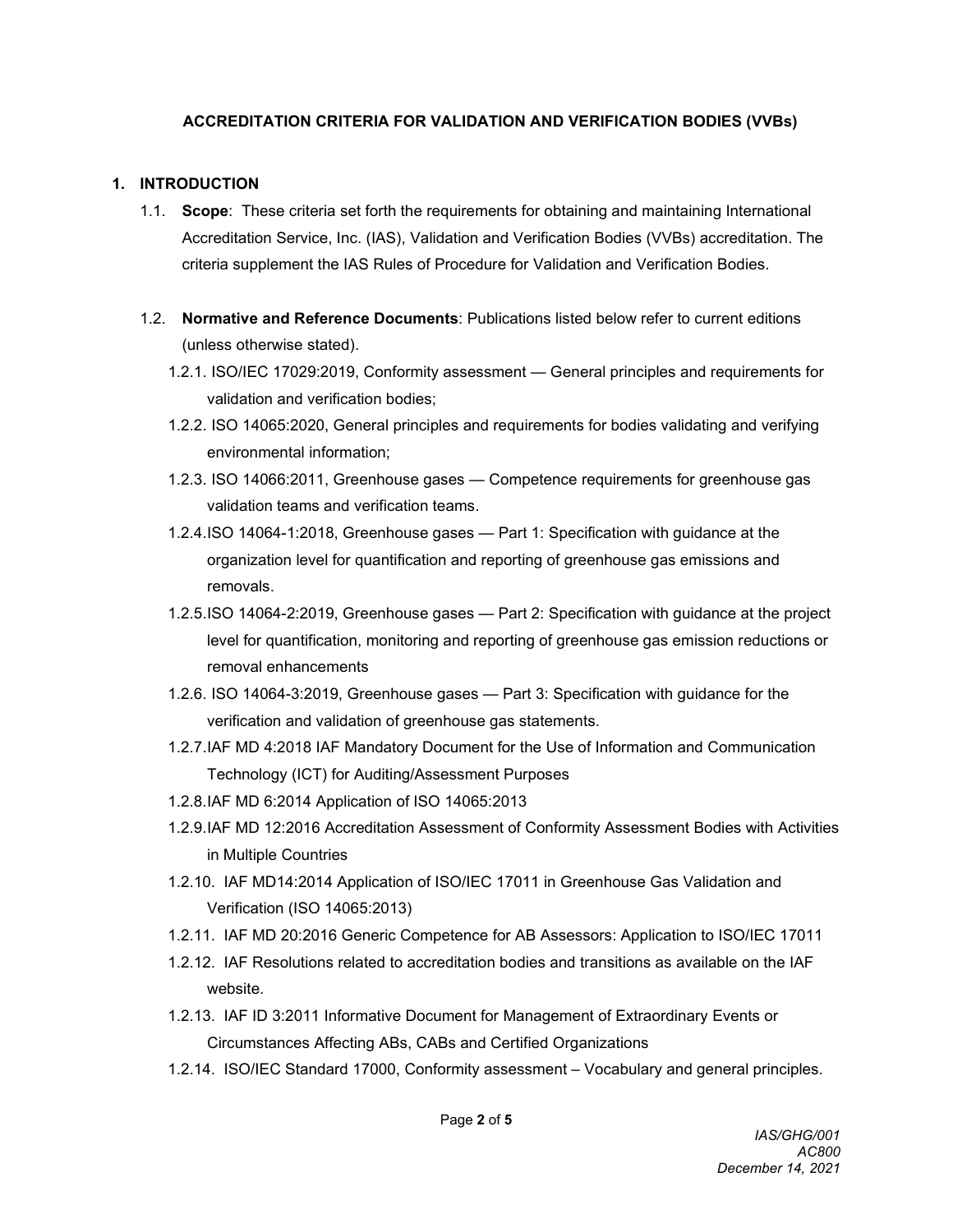#### **2. DEFINITIONS**

- 2.1. Applicable definitions found in ISO/IEC Standard 17000 series apply.
- 2.2. **APAC**: Asia Pacific Accreditation Cooperation
- 2.3. **CAB**: Conformity Assessment Body
- 2.4. **GHG**: Greenhouse Gases
- 2.5. **IAF**: International Accreditation Forum
- 2.6. **Remote Assessments**: Accreditation Body's assessment of the physical location or virtual site of a CAB office or CAB's client, using electronic means
- 2.7. **VVB**: Validation and Verification Body applicant or accredited by IAS
- 2.8. **Validation**: Confirmation of a claim, through the provision of objective evidence, that the requirements for a specific intended future use or application have been fulfilled.
- 2.9. **Verification**: Confirmation of a claim, through the provision of objective evidence, that specified requirements have been fulfilled.
- 2.10. **Virtual site**: An online environment allowing persons to execute processes, e.g., in a cloud environment.
- 2.11. **Witness Assessments**: Validation/Verification activities/audits that are observed by an IAS assessor

#### **3. ELIGIBILITY**

- 3.1. Accreditation services are available to all validation and verification bodies that meet the following requirements:
	- 3.1.1. Have at least a minimum of one certified project completed in the requested scope of accreditation.
	- 3.1.2. Have completed at least one Internal Audit and one Management Review.
	- 3.1.3. Have a complete and demonstrable management system based on the requirements of ISO/IEC 17029:2019.
	- 3.1.4. Demonstrate compliance with all applicable IAF Mandatory Documents (MD).
	- 3.1.5. Have competent validation/verification teams in the requested scope of accreditation.
	- 3.1.6. All office and witness assessments are conducted onsite unless agreed by IAS for remote or virtual assessments or mandated by IAF under special circumstances.
- 3.2. All documents submitted to IAS must be in English.
- 3.3. The VVB or any part of the same legal entity or any entity under the organizational control of the VVB cannot offer or provide consultancy.
- 3.4. The IAS Accreditation cycle for VVBs is 4 years (see Annex A)

#### 4. **REQUIRED BASIC INFORMATION**

Applicant VVBs must demonstrate compliance with the following requirements:

Page **3** of **5**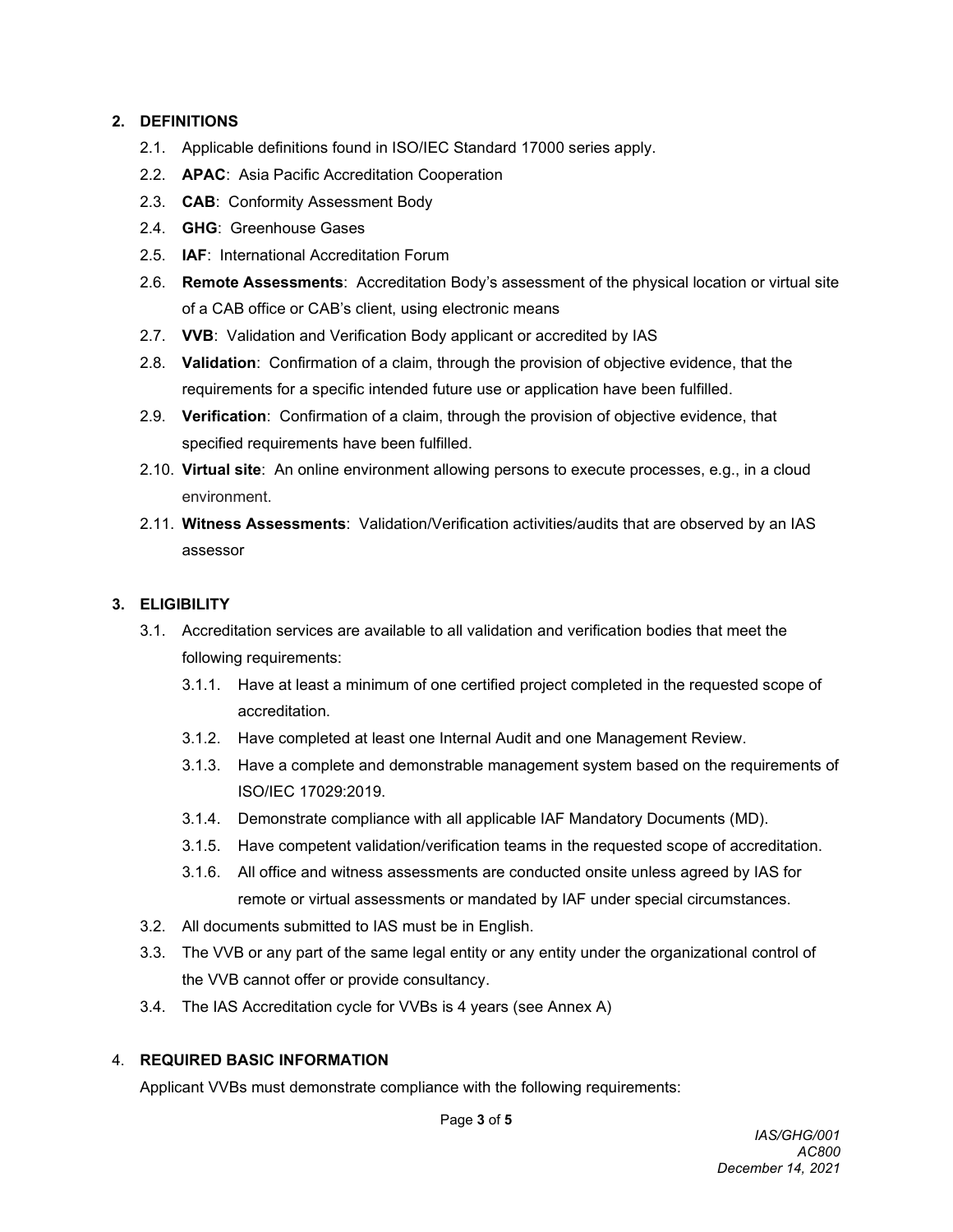- 4.1 ISO/IEC Standard 17029 and level 4 standards, as applicable.
- 4.2 All relevant IAF Mandatory Documents (MD). (http://www.iaf.nu/articles/Mandatory\_Documents\_/38)
- 4.3 IAF relevant Resolutions related to accreditation bodies and transitions as available on the IAF website.
- 4.4 All IAF Informative Documents (ID). (http://www.iaf.nu/articles/Informative\_Documents\_/32)
- 4.5 ISO/IEC Standard 17000, Conformity assessment Vocabulary and general principles.
- 4.6 Relevant IAS policy documents.
- 4.7 IAS Policy on the Restricted Use of IAS Endorsement by Accredited Organizations.
- 4.8 IAS Policy on the use of the ILAC/IAF/IAS Combined Marks.

#### **5 ADDITIONAL INFORMATION (AS APPLICABLE)**

- 5.1 All requested scopes shall be in the format used in the IAS VVB application form.
	- 5.1.1 Applicant VVBs shall undergo onsite and witness assessments, as described in IAS Rules of Procedure for VVBs and Section 3.4 of this criteria document.
	- 5.1.2 Identification of the program for the particular validation/verification that needs to be operated.
	- 5.1.3 Program description shall specify definitions, principles, rules, processes and requirements for validation/verification process steps, as well as for the competence of validators/verifiers for a specific sector.
	- 5.1.4 Programs can be legal frameworks, international, regional or national standards, global initiatives, sector applications as well as individual agreements with clients of the validation/verification body.
	- 5.1.5 Information and disclosure regarding current or past accreditation status or sanctions brought against the VVB shall be requested during the application :
	- 5.1.6 Formal application is through the *iasinfo@iasonline.org*
	- 5.1.7 IAS will only accept certified client's project reports provided directly by the VVBs.
- 5.2 Accredited VVBs Transitions to IAS requirements, international standards or IAF MDs: The following are required when transitioning:
	- 5.2.1 A transition plan to be provided by the MSCB to IAS
	- 5.2.2 Qualified and experienced personnel
	- 5.2.3 Audit records if any, relating to the transition or a witness assessment as needed

#### **6 LINKS TO ADDITIONAL REFERENCES**

- 6.1 International Accreditation Forum (IAF) [www.iaf.nu](https://crmsharepoint.iccsafe.org/sites/ias/shared%20documents/Accreditation%20Programs/Accd.Criteria/ACs/www.iaf.nu)
- 6.2 International Organization for Standardization (ISO) [www.iso.org](https://crmsharepoint.iccsafe.org/sites/ias/shared%20documents/Accreditation%20Programs/Accd.Criteria/ACs/www.iso.org)
- 6.3 Asia Pacific Accreditation Cooperation (APAC) <https://www.apac-accreditation.org/>